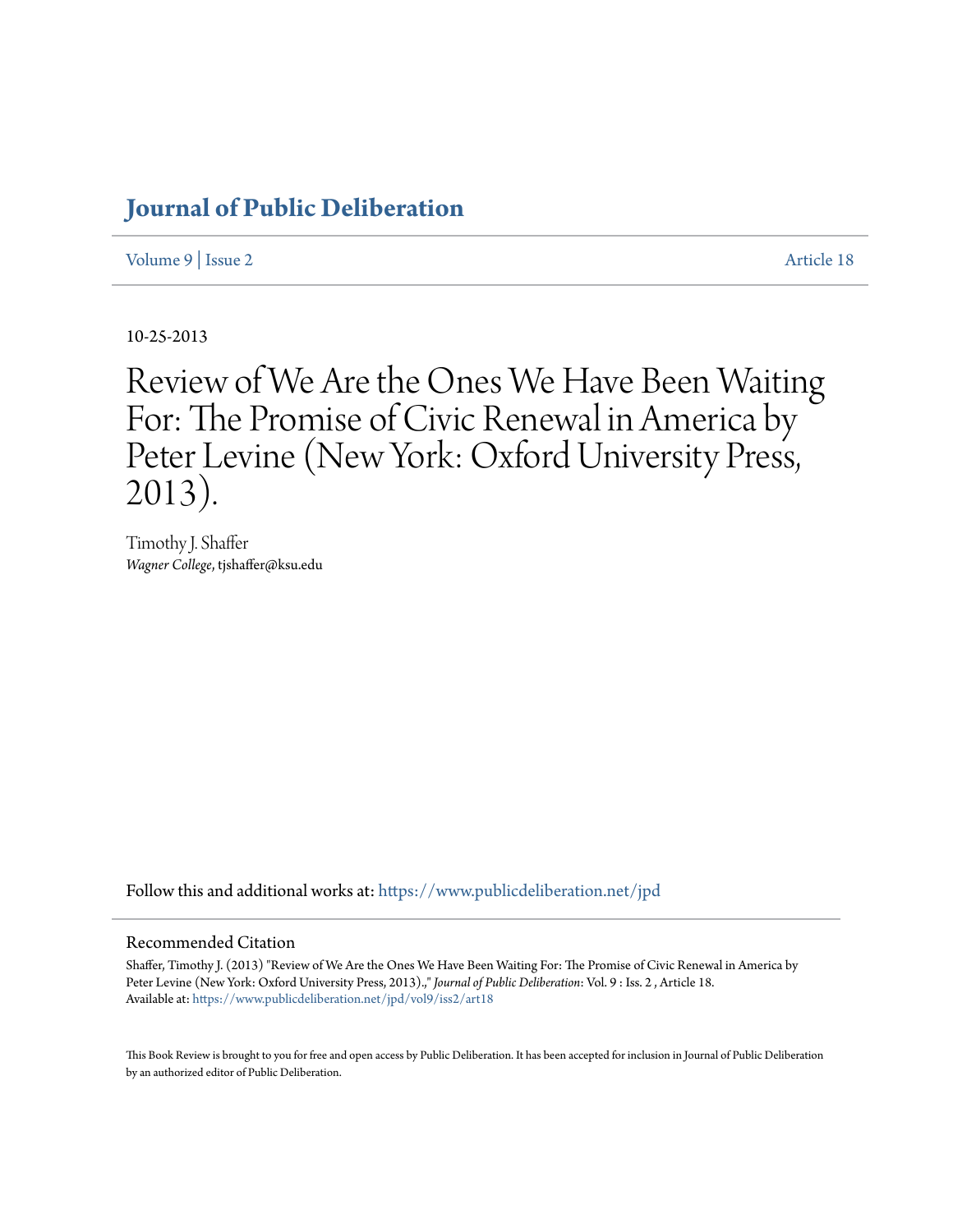Review of We Are the Ones We Have Been Waiting For: The Promise of Civic Renewal in America by Peter Levine (New York: Oxford University Press, 2013).

## **Abstract**

Book Review: We Are the Ones We Have Been Waiting For: The Promise of Civic Renewal in America by Peter Levine (New York: Oxford University Press, 2013)

## **Keywords**

civic renewal, deliberation, citizenship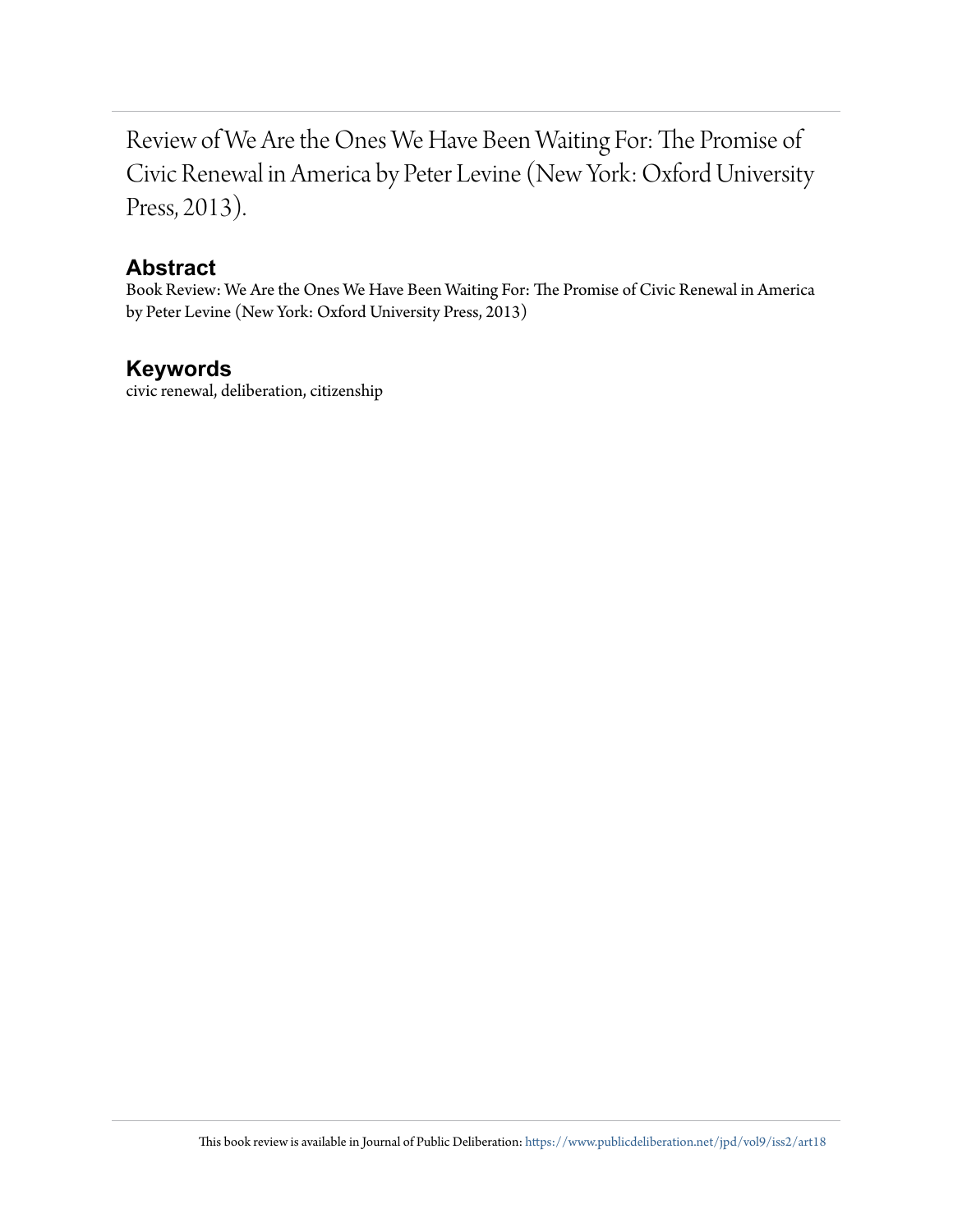"Good citizens deliberate. By talking and listening to people who are different from themselves, they enlarge their understanding, make themselves accountable to their fellow citizens, and build a degree of consensus" (p. 3). Peter Levine begins his recently published book with an emphasis on the importance of diverse citizens engaging one another through discussion and deliberation. In an opening chapter entitled "Overview: The Public and Our Problems," Levine quickly makes the point that deliberation alone, however, is not enough: "People who merely listen and talk usually lack sufficient knowledge and experience to add much insight to their conversations, and talk rarely improves the world" (p. 3). Deliberation is most valuable when connected to work—the work of active and engaged citizens. It is the combination of deliberation, collaboration, and civic relationships, Levine argues, that offers the best alternative to a politics that is shaped strongly by institutions and ideologies that marginalize the voice and agency of citizens.

The book is comprised of seven chapters but the conceptual foundation is articulated in the second chapter, "How to Think About Politics: Values, Facts, and Strategies," where Levine argues that we should think about politics as the combination of facts, values and strategies. He offers a succinct explanation of what he means: "We need to know facts because we should not try to do something that is impossible, or redundant, or that has harmful but unintended consequences…. We need values because otherwise we cannot distinguish between the effective, small group action of Mussolini's fascisti in 1922 versus the civil rights movement's leadership in 1955…. Finally, we need strategies. It is insufficient to wish for better outcomes and determine that those outcomes are possible. We need a path to the desirable results" (p. 24-25). For individual citizens and entire communities, the ability to understand the complexity of public problems and then to act in collaborative ways with others is an important element of making our democratic society more inclusive of ordinary men and women rather than only viewing (American) politics as being shaped by interestgroups.

As a leading scholar contributing to what has been referred to as the civic renewal movement, Levine's philosophical contribution to the literature is developed around what he calls a "different theory of change and is meant to exemplify a different approach to scholarship."1 He directs the book at readers who can act to enhance democracy in the United States by working with one another. In his words, "because we are far more effective when we act collectively rather than singly, this book identifies networks of organizations that an individual can join and influence. The book's strategic recommendations, empirical evidence, and moral arguments are all

<u>.</u>

<sup>&</sup>lt;sup>1</sup> Regarding the civic renewal movement, see Robert K. Fullinwider, ed. Civil Society, Democracy, and Civic Renewal (Lanham, MD: Rowman & Littlefield Publishers,1999); Carmen Sirianni and Lewis A. Friedland, Civic Innovation in America: Community Empowerment, Public Policy, and the Movement for Civic Renewal (Berkeley: University of California Press, 2001); ———, The Civic Renewal Movement: Community Building and Democracy in the United States (Dayton, OH: Kettering Foundation Press, 2005).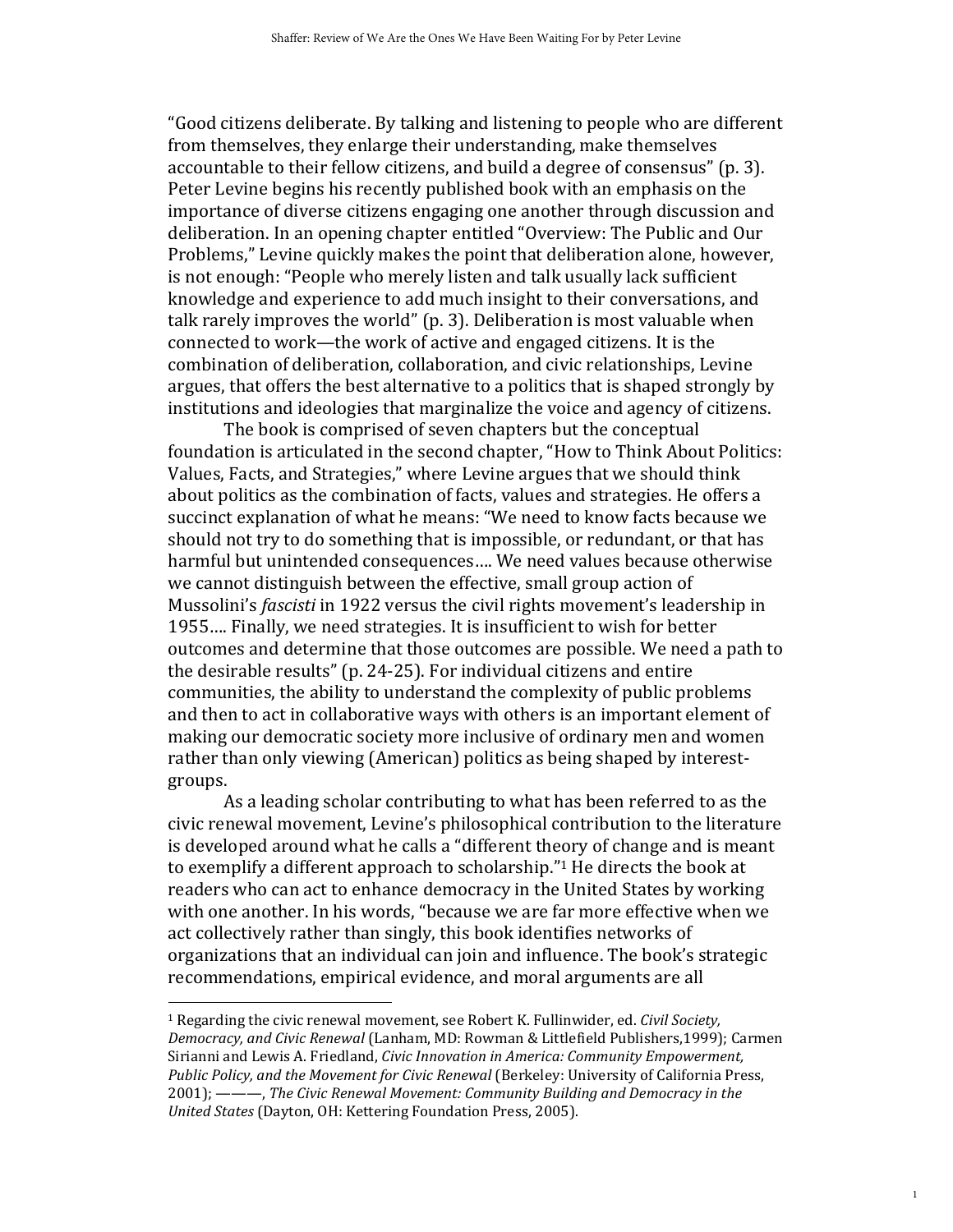addressed at members (and prospective members) of these networks" (p. 33). The strength of the book is that Levine is both a leading scholar on citizenship and civic renewal and someone who has been deeply involved in the work of civic renewal since the late 1980s. When he speaks about various civic organizations, it is done as someone who has often been involved with the efforts of these various organizations and not just someone removed from the realities of working to improve democratic habits and practices.

The bulk of the book develops the three elements of politics as values (chapters 3 and 4), facts (chapters 5 and 6), and strategies (chapter 7). For those who study and/or practice deliberation, the argument made here is that deliberation is most fruitful for learning when talk is embedded in relationships among citizens and connected to their common work. Levine puts it this way: "deliberation without collaboration is empty, but collaboration without deliberation is blind (p. 39). It is not a surprise, then, that deliberative democracy is less about creating structures that look like juries or legislatures and more about a "busy, heterogeneous civil society" where people come together in a variety of ways (p. 42). It is in his writing about values, Levine notes the limitations of "expert and disciplined guidance" and the inability of having empirical information replace moral concepts or reasoning (p. 48). While expertise can help make sense of social problems, citizen participation in decision making (with deliberation being an important venue for such participation) and action steps is critical because nonprofessionals are often better than experts "at the assessment of whole objects" because they know the context in which something has occurred rather than being an "outsider who arrives to apply general rules" (p. 68).

 Chapter 5, which is the first of two chapters on "facts" that explores the large-scale (most destructive) trends affecting our democracy, highlights the transformation of traditional civil society, public institutions, and the growing divides among people that contribute to what other scholars have refereed to as the "big sort" (p. 100).2 With such fractures in civil society, where do citizens fit when so many forces have made it easier to watch from the sidelines rather than be involved and engaged with others? It is in chapters 6 and 7 that Levine begins to point to the possibility and promise that citizens can and have organized themselves and their institutions to respond to the challenges we collectively face. Whether political, media, or educational reform or the improvement of local communities through community-based economic development, asset-based community development, and the creation of community development corporations, American society is being challenged and reshaped by the diffuse efforts of many citizens and groups.

 Chapter 7 concludes the book with a sense of how people have organized (as outlined in chapter 6) and what the serious obstacles and deficits are that we face. These include a political system that favors

<u>.</u>

<sup>&</sup>lt;sup>2</sup> Bill Bishop and Robert G. Cushing, The Big Sort: Why the Clustering of Like-Minded America Is Tearing Us Apart (Boston: Houghton Mifflin, 2008).